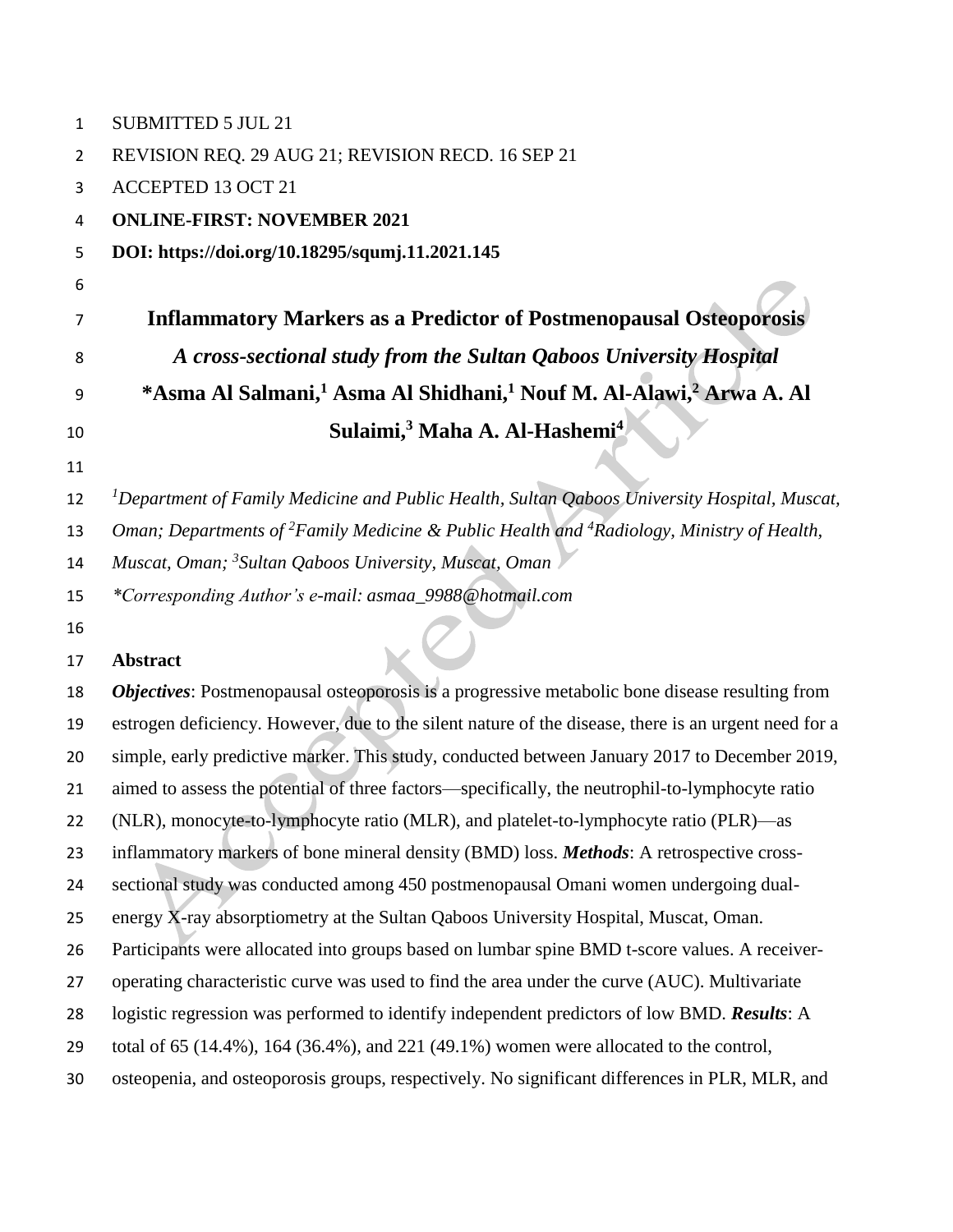| 31 | NLR values were observed based on group allocation. BMD t-score values were reversely                          |
|----|----------------------------------------------------------------------------------------------------------------|
| 32 | correlated with age ( $P = 0.007$ ) and PLR ( $P = 0.004$ ), and positively correlated with body mass          |
| 33 | index (BMI) ( $P \le 0.001$ ). The AUC was 0.59. However, the only independent predictors of low               |
| 34 | BMD were age (>65 years) and BMI (<25 kg/m <sup>2</sup> ). <i>Conclusion</i> : None of the three inflammatory  |
| 35 | biomarkers studied were found to be useful prognostic indicators of bone loss. Further research                |
| 36 | is recommended to reject or support theories regarding the role of inflammatory status in the                  |
| 37 | pathogenesis.                                                                                                  |
| 38 | Keywords: inflammatory markers, neutrophil-to-lymphocyte ratio, monocyte-to-lymphocyte                         |
| 39 | ratio, platelet-to-lymphocyte ratio, Bone mineral density, osteoporosis .                                      |
| 40 |                                                                                                                |
| 41 | <b>Advances in Knowledge:</b>                                                                                  |
| 42 | Platelet-to-lymphocyte ratio was found to be a poor indicator of bone loss in                                  |
| 43 | postmenopausal women; as such, evaluation of this marker would have minimal use from                           |
| 44 | a prognostic or diagnostic perspective.                                                                        |
| 45 | Although neither neutrophil-to-lymphocyte ratio nor monocyte-to-lymphocyte ratio                               |
| 46 | values were found to be correlated with lumbar spine bone mineral density (BMD) t-                             |
| 47 | score values and BMD group allocation, these findings cannot be used to either support                         |
| 48 | or reject current theories related to the role of inflammation in the pathogenesis of                          |
| 49 | postmenopausal osteoporosis (PMOP).                                                                            |
| 50 |                                                                                                                |
| 51 | <b>Application to Patient Care:</b>                                                                            |
| 52 | Based on these findings, bone mineral densitometry remains the best prognostic indicator                       |
| 53 | for PMOP.                                                                                                      |
| 54 |                                                                                                                |
| 55 | <b>Introduction</b>                                                                                            |
| 56 | Osteoporosis is a chronic progressive metabolic bone disease, affecting approximately 10% of                   |
| 57 | the global population. <sup>1,2</sup> The progressive systemic disease is characterized by low bone mass and   |
| 58 | microarchitectural impairment of the bone tissue. <sup>3</sup> The prevalence of osteoporosis is significantly |
| 59 | higher among postmenopausal women and men over 70 years of age. <sup>1,4</sup> Primary osteoporosis is         |
| 60 | classified into types 1 and 2, also referred to as estrogen-related postmenopausal osteoporosis                |
| 61 | (PMOP) and age-related senile osteoporosis, respectively. <sup>5</sup>                                         |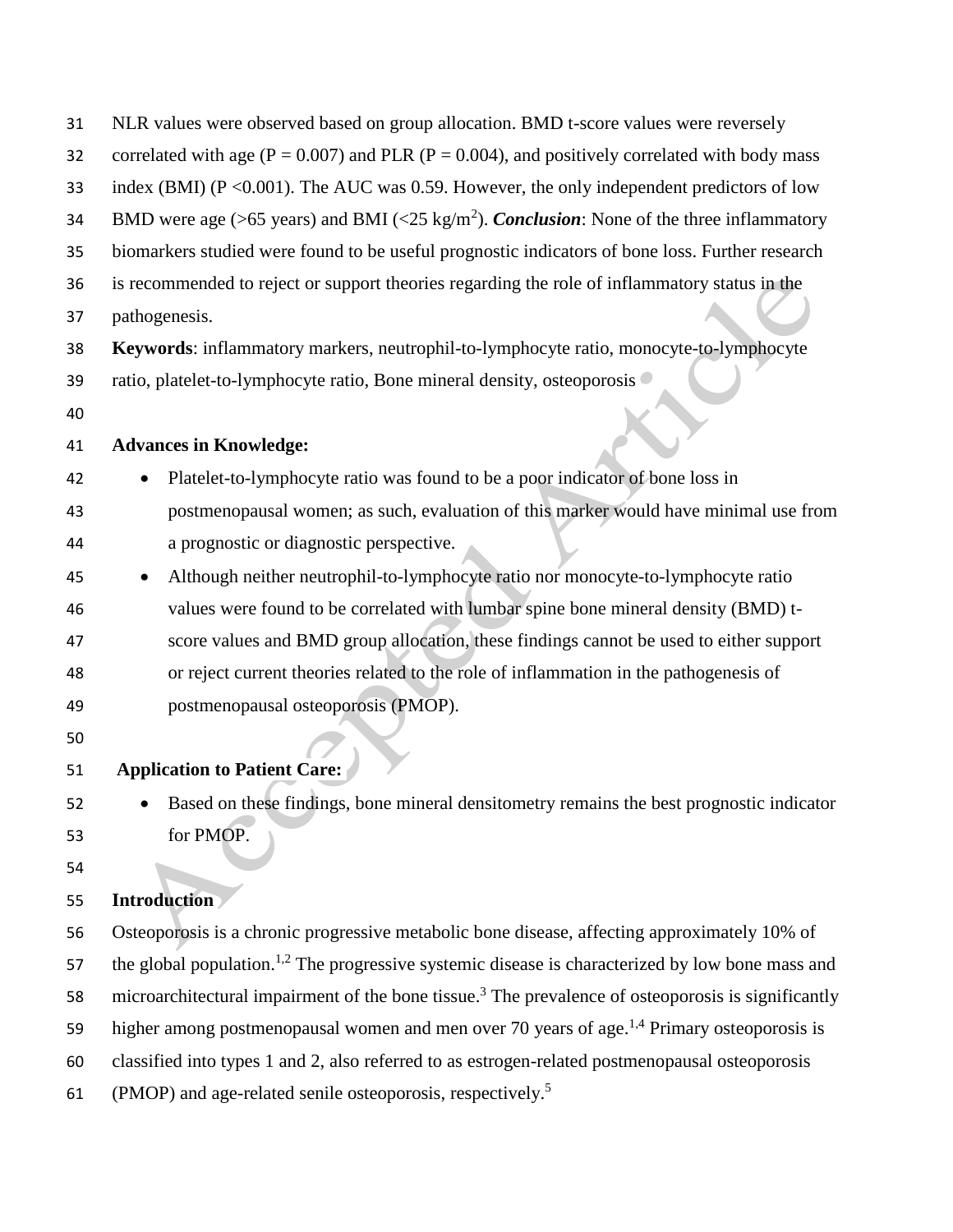The pathogenesis of PMOP is mainly related to the sudden onset of hypoestrogenemia at menopause which has both a direct and indirect effect on bone resorption. Indirectly, impaired T cell function increases the recruitment and lifespan of osteoclasts by releasing pro-inflammatory cytokines such as interleukin (IL) 1-beta (IL-1B), IL-6, IL-11, IL-15, IL1-7, and tumor necrosis 67 factor (TNF)-alpha.<sup>6</sup> Prolonged exposure to these pro-inflammatory cytokines induces receptor activator of nuclear factor kappa-Β (RANK) ligand (RANKL) and suppresses osteoprotegerin (OPG). Moreover, estrogen deficiency also influences the release of high levels of RANKL by 70 the B and T lymphocytes.<sup>7</sup> Increased expression of RANK results in increased interaction between RANK and RANKL, thereby increasing osteoclast bone resorption activity and the 72 differentiation of osteoclast precursor cells, and inhibiting osteoclast apoptosis.<sup>8</sup> This overactive osteoclastic status results in the greater resorption of trabecular compared to cortical bone.<sup>9</sup> Clinically, PMOP increases the risk of asymptomatic compression vertebral fractures, as well as 76 symptomatic fractures such as Colle's fractures or those of the wrist or hip.<sup>10</sup> Mild compression fractures are usually painless with no obvious clinical symptoms. However, most patients diagnosed with osteoporosis present with osteoporotic fractures, usually following trauma; as such, the disease accounts for a considerable medical and socioeconomic burden. In 2010, there were an estimated 2.7 million hip fractures worldwide, of which 50.6% were attributable to 81 osteoporosis and thus preventable.<sup>11</sup> Risk factors for PMOP include age, genetic factors, calcium and vitamin D deficiencies, use of corticosteroids and anticancer drugs, hormonal levels, 83 physical inactivity, and low peak bone mass.<sup>1,5,12</sup> However, previous studies have shown that the 84 prevalence of osteoporosis among women aged over 50 years varies widely (10.3–34.8%).<sup>13,14</sup> In particular, Omani women may be at higher risk of PMOP as a consequence of calcium and

86 vitamin D deficiencies and inactive lifestyles.<sup>15,16</sup>

According to the diagnostic criteria of the World Health Organization, osteopenia and

89 osteoporosis should be considered in young adult females if bone mineral density (BMD) is 1–

90 2.5 or  $\geq$  2.5 standard deviations (SDs) below the mean, respectively.<sup>3</sup> Although various methods

can be used to assess BMD, dual-energy X-ray absorptiometry (DXA) is the gold standard,

92 particularly to calculate bone mineral content of the lumbar spine, hip bone, and femur neck.<sup>12</sup>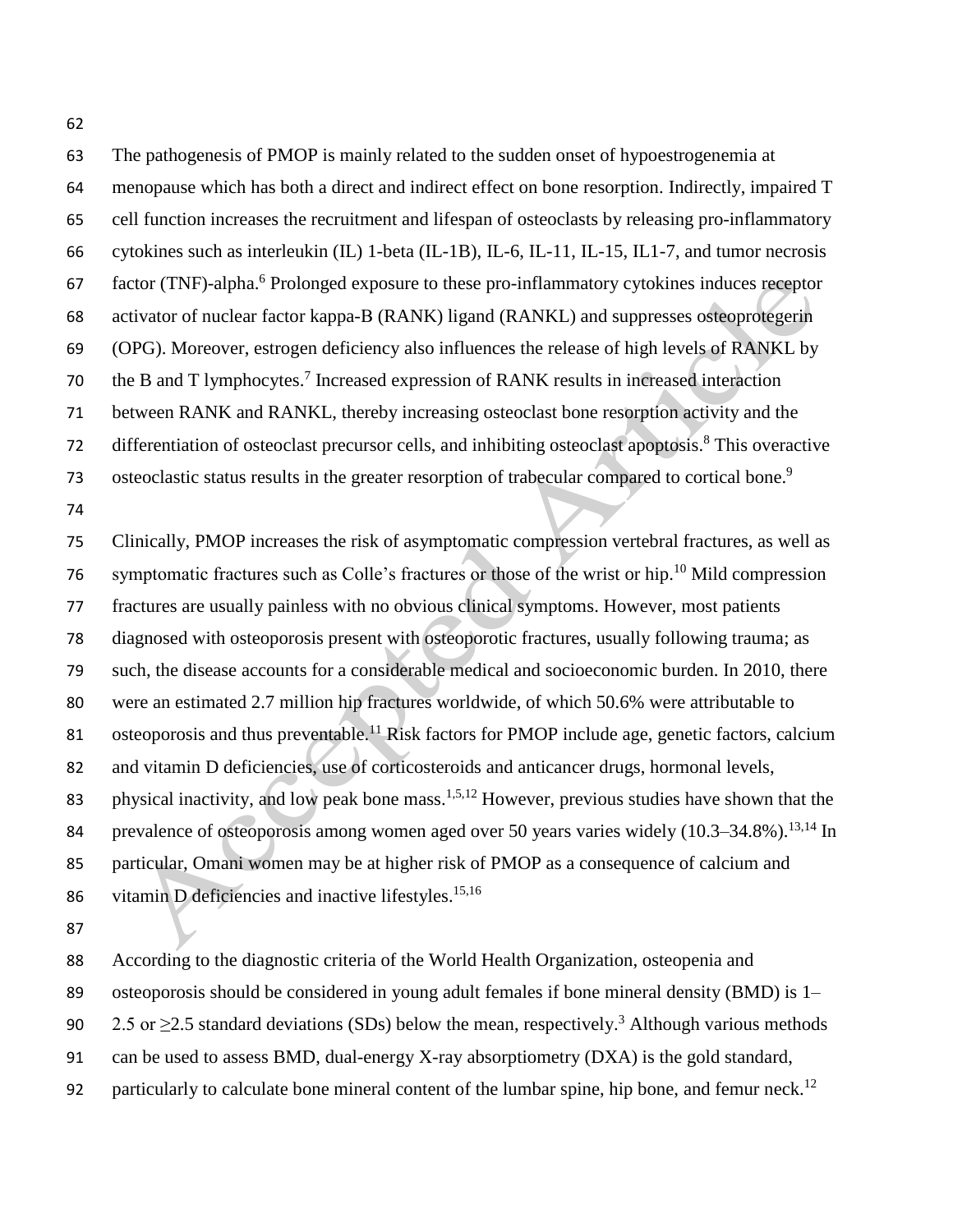The often delayed presentation and serious complications exhibited by osteoporotic patients underline the need for an early, rapid, and simple predictive marker. Despite the predictive role of levels of certain inflammatory cytokines in the blood, such as RANKL and OPG, these 96 markers are not often used due to the complex nature of such laboratory monitoring.<sup>17</sup> Previous research has confirmed that serum inflammatory markers can play a diagnostic role in various diseases, with researchers reporting an association between inflammatory response and potential loss of bone mass.<sup>9</sup> 

 However, few studies have assessed the predictive role of inflammatory markers such as neutrophil-to-lymphocyte ratio (NLR), monocyte-to-lymphocyte ratio (MLR), and platelet-to- lymphocyte ratio (PLR). Moreover, the results of such studies have been conflicting. Ye *et al*. reported a correlation between increased bone loss and osteoporosis severity with low 105 lymphocyte and high neutrophil and monocyte ratios among 487 patients at a hospital in China.<sup>17</sup> Yilmaz *et al.* found a significant negative correlation between NLR and lumbar spine BMD values, concluding that NLR might be a better predictor of PMOP compared to C-reactive 108 protein (CRP) level.<sup>18</sup> In a cross-sectional study of 252 postmenopausal women in Turkey, Eroglu and Karatas reported that the osteoporotic group demonstrated a significantly higher 110 PLR; however, no association was noted with NLR.<sup>19</sup> In contrast, a cross-sectional study of 407 postmenopausal women in Korea conducted by Lee *et al*. found that NLR was significantly 112 higher in the PMOP group, but not PLR.<sup>20</sup> Two other studies conducted in China confirmed that BMD was negatively correlated with NLR among 233 postmenopausal women and 316 osteoporotic patients, respectively. 21,22 

 As the onset of osteoporosis is not obvious, lacking obvious disease characteristics, it is therefore difficult to diagnose early; once a patient has visible changes in body shape or bone pain, the lesion has already entered an accelerated phase. At present, clinical diagnostic methods primarily include osteoporosis screening tools such as the FRAX® tool (University of Sheffield, Sheffield, UK), bone turnover markers, and BMD detection technologies, with the latter being some of the most common. An objective and non-invasive diagnostic predictor at an earlier disease stage is needed. Peripheral blood markers are newly proposed inflammatory factors with various advantages over other modalities, such as simplicity, cost-effectiveness, and non-invasiveness.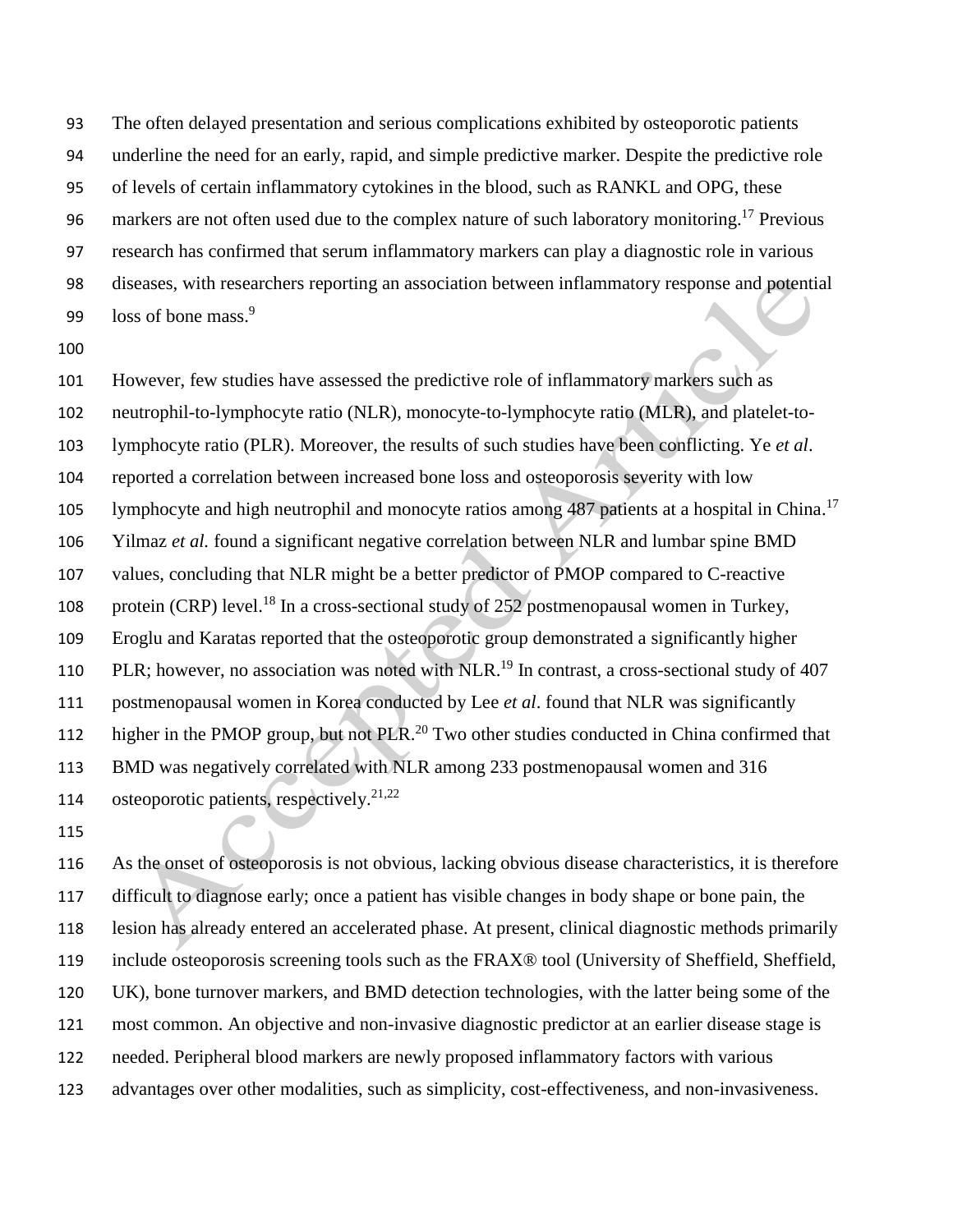The aim of this study was to clarify the association between inflammatory markers—specifically

NLR, PLR, and MLR values—and lumbar spine BMD t-score values in a cohort of

postmenopausal Omani women. Assessment of these simple inflammatory serum markers may

help in the early diagnosis of osteoporosis, thus precluding the development of serious

complications such as asymptomatic compression fractures. Ideally, the results of this study can

add to existing knowledge in the literature and may inform future systematic reviews and meta-

analyses designed to conclude on the effectiveness of these markers.

### **Methods**

#### *Study design and subjects*

 This retrospective cross-sectional study was conducted among postmenopausal women who 135 underwent DEXA scanning between  $1<sup>st</sup>$  January 2017 and 31<sup>st</sup> December 2019 at the Sultan Qaboos University Hospital in Muscat, Oman. A non-probability convenience sampling strategy was used to recruit all women presenting to this hospital during this period who were either ≥50 years of age or <50 years of age if postmenopausal status was confirmed. However, women with a history of menopause of less than a year in duration were excluded, as were women with conditions or factors thought to affect immunoinflammatory response, including those with hepatic, renal, oncological, hematological, or rheumatologic diseases. Similarly, women with a history of steroid use, trauma, hospitalization over the preceding 6 months, and blood transfusions over the last 12 months were also excluded.

# *Data collection and analysis*

 Data were collected from the database of the electronic hospital information system. Information regarding the demographic characteristics of the participants were collected, including age,

weight, and height. The body mass index (BMI) of each participant was calculated as follows:

149 BMI= weight in kg/ (height in m)<sup>2</sup>.

In addition, various laboratory results from the participants' most recent blood tests were

collected, including their hemoglobin (Hb) level, mean cell volume, platelet count, neutrophil

count, lymphocyte count, and monocyte count. Inflammatory markers PLR, NLR and MLR were

subsequently calculated using the following formulae: PLR= platelet count/ Lymphocytic count,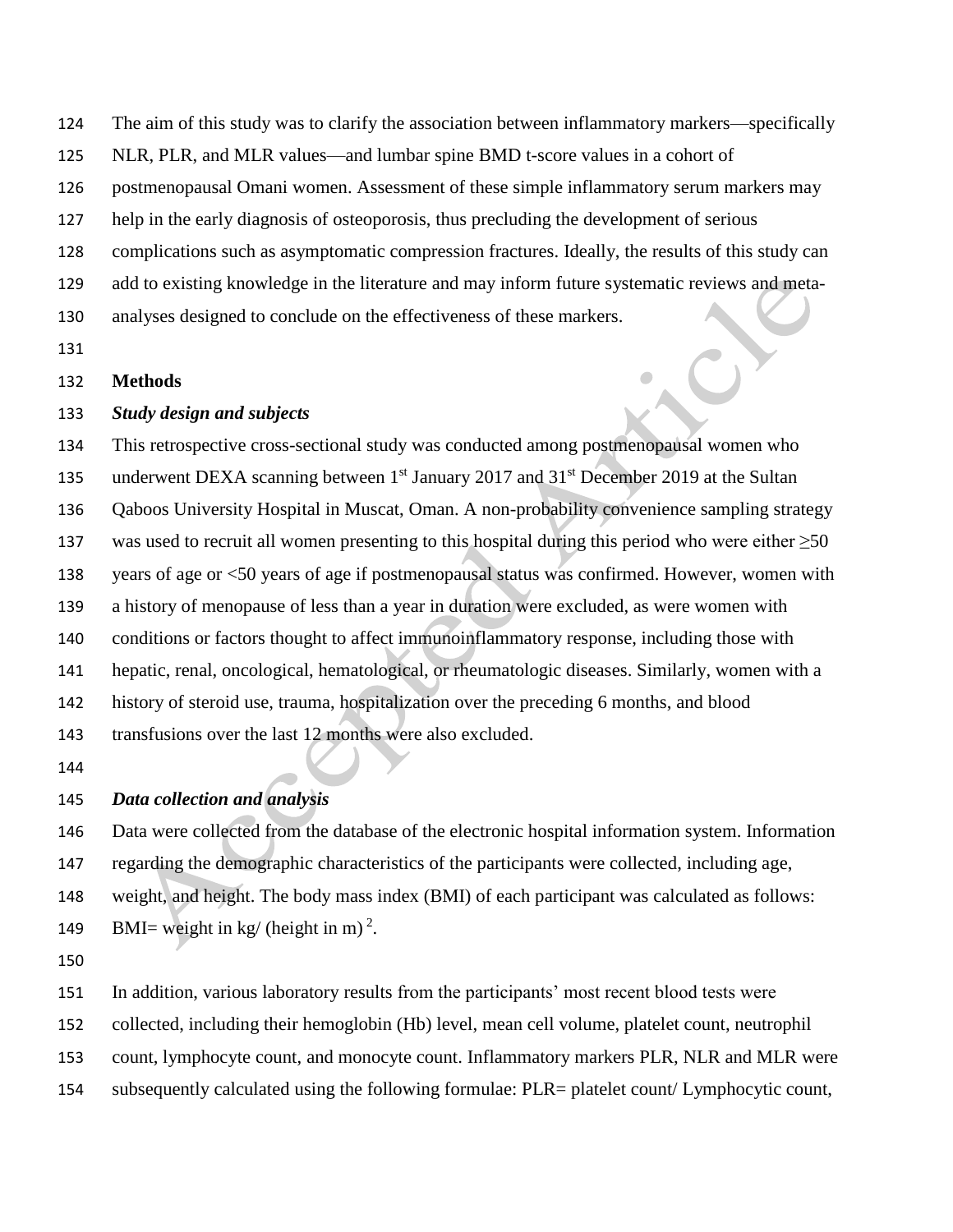Neutrophil lymphocytic ratio= neutrophil count/ Lymphocytic count and Monocyte lymphocytic ratio= Monocyte count/ Lymphocyte count.

 Finally, BMD t-score values were obtained from DEXA imaging of the lumbar spine, femoral neck, or hip bone, with these values used to allocate the participants to control, osteopenia, or osteoporosis groups. For the purposes of the analysis, participants in the osteopenia and osteoporosis groups were combined to draw comparisons between those with normal BMD values and those with low BMD values.

#### *Statistical analysis*

 Data calculations and statistical analyses were performed using SPSS software, version 25 (IBM 166 Corp., Armonk, NY). Age and BMI were expressed as means  $\pm$  SDs, while all other continuous variables were expressed as means and ranges, including Hb levels and PLR, NLR, and MLR values. A one-sample Kolmogorov-Smirnov test was used to determine the normality of continuous variables, with all variables found to be non-normally distributed. Non-parametric tests such as Mann-Whitney U and Kruskal-Wallis tests were performed to determine the difference between two groups or more than two groups, respectively. Associations were determined between BMD group allocation and selected variables, including age, BMI, Hb levels, and PLR, NLR, and MLR values.

Spearman's correlation test was applied to evaluate the significance of correlations between age,

BMI, Hb level, PLR, NLR, and MLR values, and lumbar spine BMD t-score values. A receiver-

operating characteristic (ROC) curve analysis was employed to find the area under the curve

(AUC) and determine the PLR cut-off value. A multivariate logistic regression analysis was

179 performed to identify the strongest independent predictors of osteoporosis. A *P* value of <0.05

was considered statistically significant.

*Ethics approval*

The Medical Research and Ethics Committee of the College of Medicine and Health Sciences,

Sultan Qaboos University approved this study.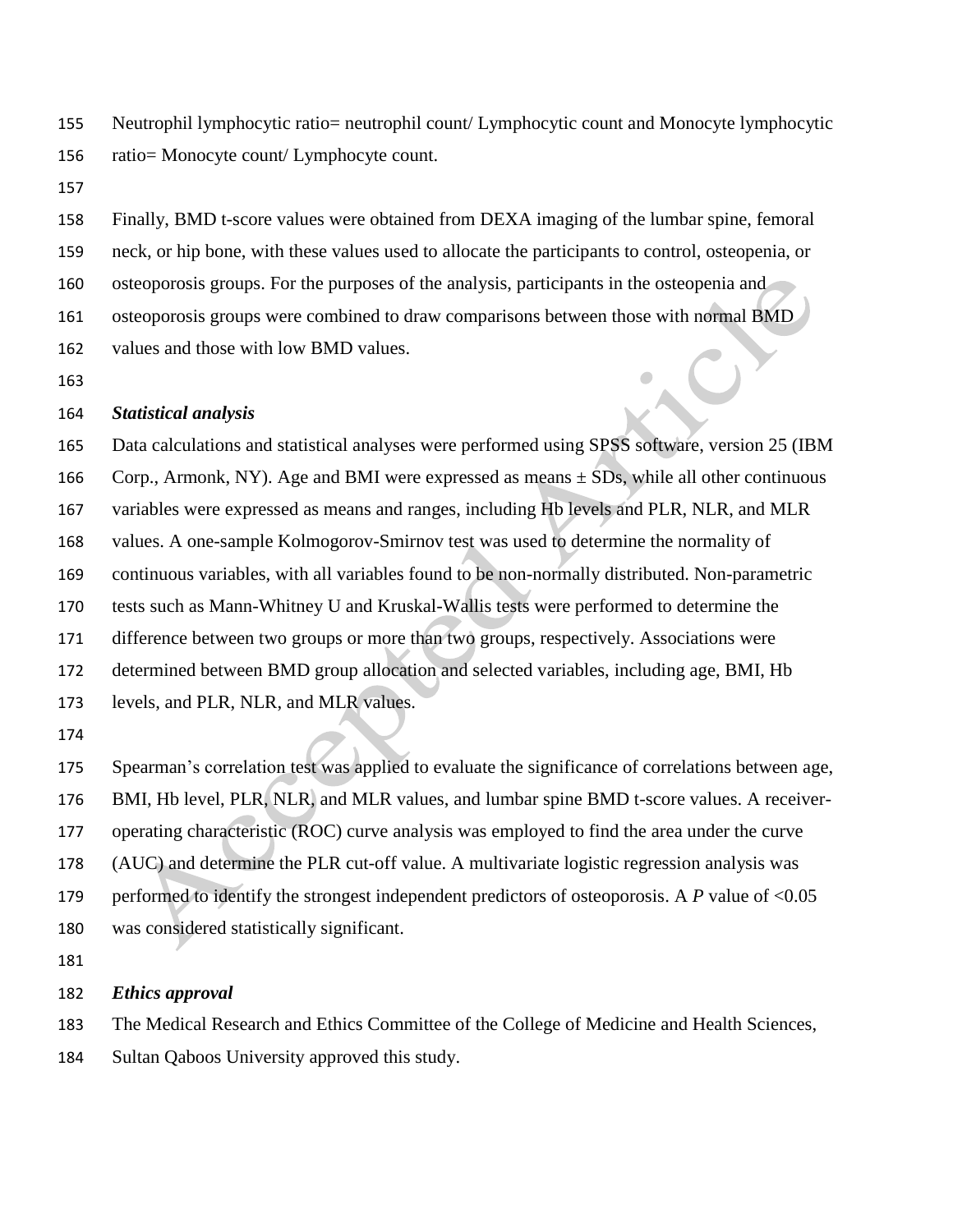#### **Results**

- 187 A total of 450 women were included in the study. The mean age  $\pm$  SD was 63.69  $\pm$  8.23 years,
- with the majority (56.7%) being 50–65 years old, followed by >65 years (40.2%) and <50 years
- 189 (2.9%). The mean BMI  $\pm$  SD was 29.24  $\pm$  5.93 kg/m<sup>2</sup>. Based on their BMD values, 65 (14.4%),
- 164 (36.4%), and 221 (49.1%) women were allocated to the control, osteopenia, and osteoporosis
- 191 groups, respectively. The mean age  $\pm$  SD of women in these groups was 59.80  $\pm$  8.66, 62.71  $\pm$
- 192 6.90, and  $65.76 \pm 8.29$  years, respectively. Age was significantly higher in the osteoporosis
- group (*P* <0.001), while BMI was significantly higher in the control group (*P* <0.001) [Tables 1
- and 2].
- 

### *Relationships between inflammatory markers and BMD group allocation*

 No significant differences in mean PLR, MLR, and NLR values were observed between women 198 with normal BMD values and those with low BMD values  $(P > 0.05)$  [Table 1]. Furthermore, no 199 significant differences were noted in mean PLR, MLR, and NLR values between the control,

- 200 osteopenia, and osteoporosis groups ( $P > 0.05$ ) [Table 2]. Similarly, differences in Hb level
- between the groups were non-significant (*P* >0.05) [Tables 1 and 2].
- 

## *Relationships between inflammatory markers and BMD t-score values*

- According to the correlation analysis, lumbar spine BMD t-score values were reversely
- 205 correlated with age ( $P = 0.007$ ) and PLR values ( $P = 0.004$ ), and positively correlated with BMI
- *(P* <0.001). However, no significant correlations were observed with Hb levels and NLR or
- MLR values [Table 3]. A ROC curve analysis indicated that the AUC was 0.59, which was
- significant for PLR values only [Figure 1]. We estimated the PLR cut-off value to be 117.11.
- 

#### *Other relationships*

- 211 Age was positively correlated with all three inflammatory markers, including NLR  $(P = 0.001)$ ,
- 212 PLR ( $P = 0.031$ ), and MLR ( $P < 0.001$ ) values. In addition, age was reversely correlated with
- 213 BMI ( $P = 0.046$ ) and Hb levels ( $P = 0.002$ ). There was also a positive correlation between all
- 214 three of the inflammatory markers studied  $(P \le 0.001)$  [Table 3].
-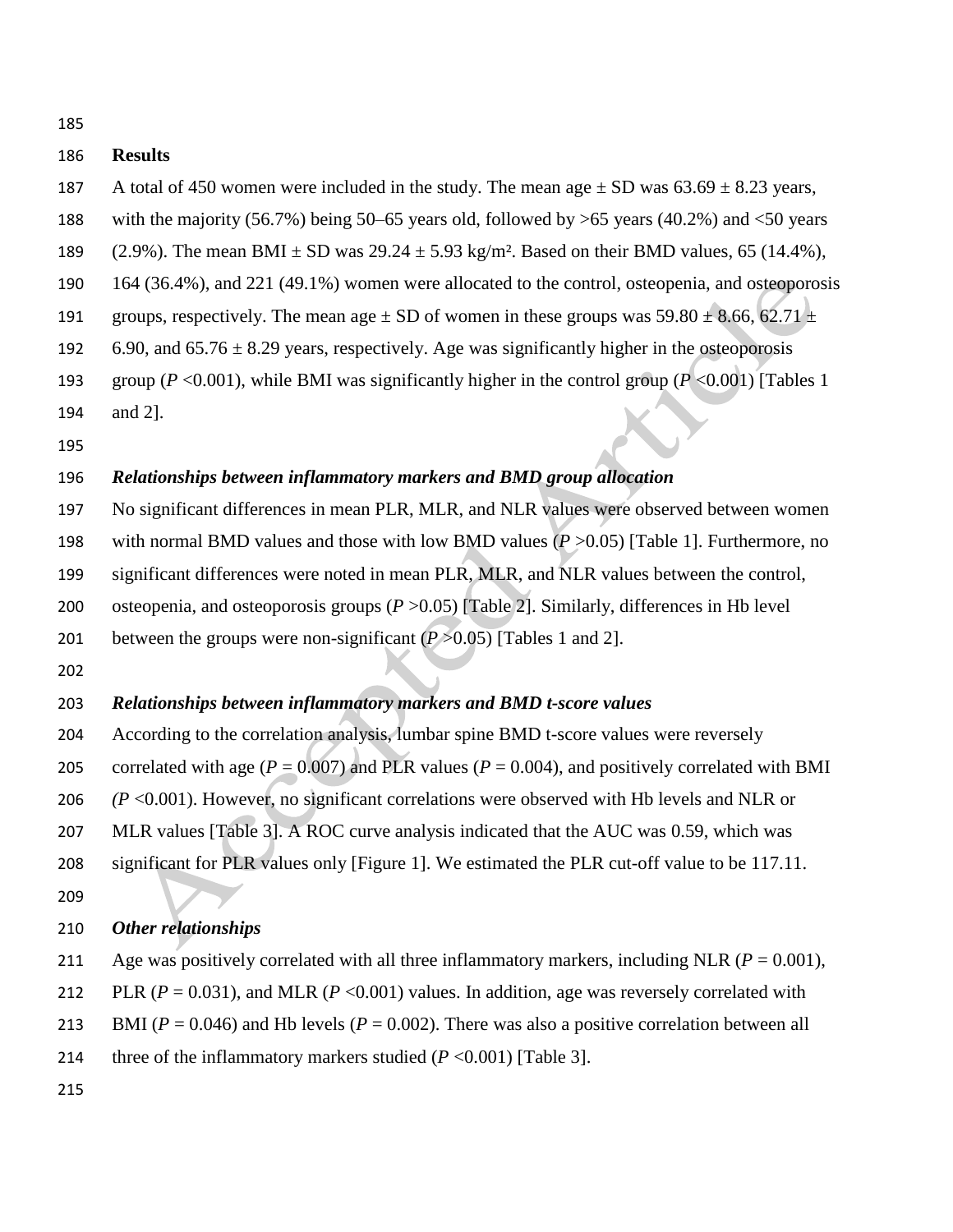#### *Logistic regression analysis*

217 Based on the logistic regression analysis, an age of  $>65$  years and a BMI of  $<25$  kg/m<sup>2</sup> were identified as independent predictors of low BMD [Table 4].

#### **Discussion**

 Serum inflammatory markers are considered indicators of many chronic inflammatory diseases, 222 with both PLR and NLR values reported as indicators of severity in ulcerative colitis and acute pancreatitis as well as various neoplastic conditions such as hepatocellular carcinoma and 224 colorectal, breast, and lung cancers.<sup>6,23</sup> Similarly, there is strong evidence to support the association between systemic inflammatory status and osteoporosis, with pro-inflammatory markers, hormones, and growth factors all playing a role in the pathogenesis of the disease.<sup>6,24</sup> Various epidemiological studies have shown an increased risk of osteoporosis in chronic inflammatory conditions, such as systemic lupus erythematosus, ankylosing spondylitis, Crohn's 229 disease, rheumatoid arthritis, and ulcerative colitis.<sup>21,25</sup> In addition, a previous study reported a negative correlation between low BMD and NLR, CRP, and erythrocyte sedimentation rate in elderly people. 6 

 While the role of inflammation in osteoporosis has been proven by many studies at the molecular level, there is as yet insufficient evidence to support the relationship between serum levels of these inflammatory markers and degree of bone loss. This may be because serum levels of inflammatory markers may not always reflect the processes happening at the tissue level. A prospective case‐cohort study reported a correlation between certain serum inflammatory 238 markers—specifically IL-6 and its soluble receptor (SR) and TNF SR1 and TNF SR2—and an 239 increased risk of hip fractures.<sup>26</sup> Alternatively, other researchers have shown no correlation 240 between IL-6 and osteoporosis.<sup>6</sup> The present cross-sectional study sought to assess the relationship between BMD and three serum inflammatory markers—namely, NLR, PLR and MLR values—among a cohort of 450 postmenopausal Omani women. No significant differences 243 with regards to NLR, PLR, and MLR values were noted between participants according to their allocation into normal and low BMD groups; likewise, there were no significant differences in these markers when the participants were further subcategorized into control, osteopenia, and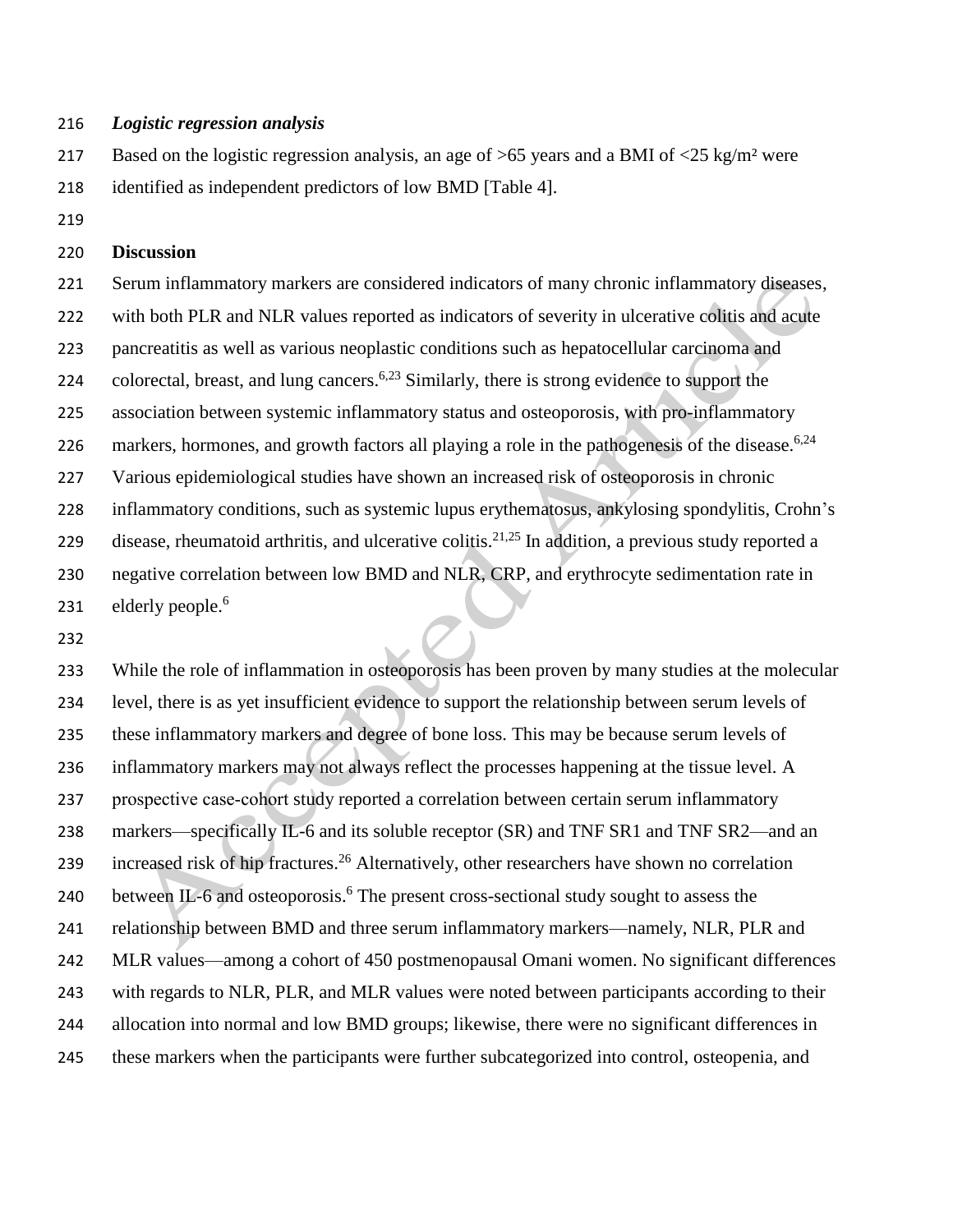osteoporosis groups. Similarly, a correlation analysis of lumbar spine BMD t-score values

indicated no significant correlations with NLR and MLR values.

 Overall, PLR was the only studied inflammatory marker found to be significantly correlated with BMD t-score values, with PLR values reversely correlated with lumbar spine BMD t-scores. These results confirm findings reported from a similar study performed in Turkey, in which PLR was the only inflammatory marker to correlate negatively with lumbar spine BMD t-score 253 values.<sup>19</sup> Accordingly, PLR can be considered an indicator of BMD in postmenopausal women and may even reflect the degree of osteoporosis when correlated with lumbar spine BMD t-score values. However, a ROC curve analysis revealed that PLR failed to predict osteoporosis in our study, and appeared to be a poor test for low BMD in the previous study conducted in Turkey.<sup>19</sup> 

 Based on our findings, neither NLR nor MLR values can be considered predictive markers of osteoporosis, as they do not appear to directly indicate osteoporotic risk. These findings may be explained by the large number of factors affecting white blood cells, such as infection, cardiovascular diseases, ulcerative colitis, acute appendicitis, metabolic syndrome, malignancy, 262 pharmacological agents, and non-alcoholic fatty liver disease.<sup>6,27,28</sup> However, conflicting findings regarding the relationship between NLR and BMD values have been reported. Three crosssectional studies demonstrated negative correlations in different populations in East Asia.<sup>20,22,29</sup> Additionally, one of these studies found a negatively correlation between MLR and BMD 266 values.<sup>22</sup> In contrast, neither our study nor the previous one conducted in Turkey reported correlations between BMD and NLR or MLR values. These variations might be due to variations in ethnicity or genetic and environmental factors, particularly when comparing differences between East Asian and Middle Eastern populations. Regardless, further research is necessary to either support or reject current theories regarding the role of inflammatory status in the pathogenesis of osteoporosis.

 In the current study, both age and BMI were significantly associated with group allocation based on BMD values, with the logistic regression analysis indicating that advanced age and low BMI were independent predictors of low BMD. In addition, age was negatively correlated with lumbar spine BMD t-score values. These finding are to be expected given that osteoporosis is a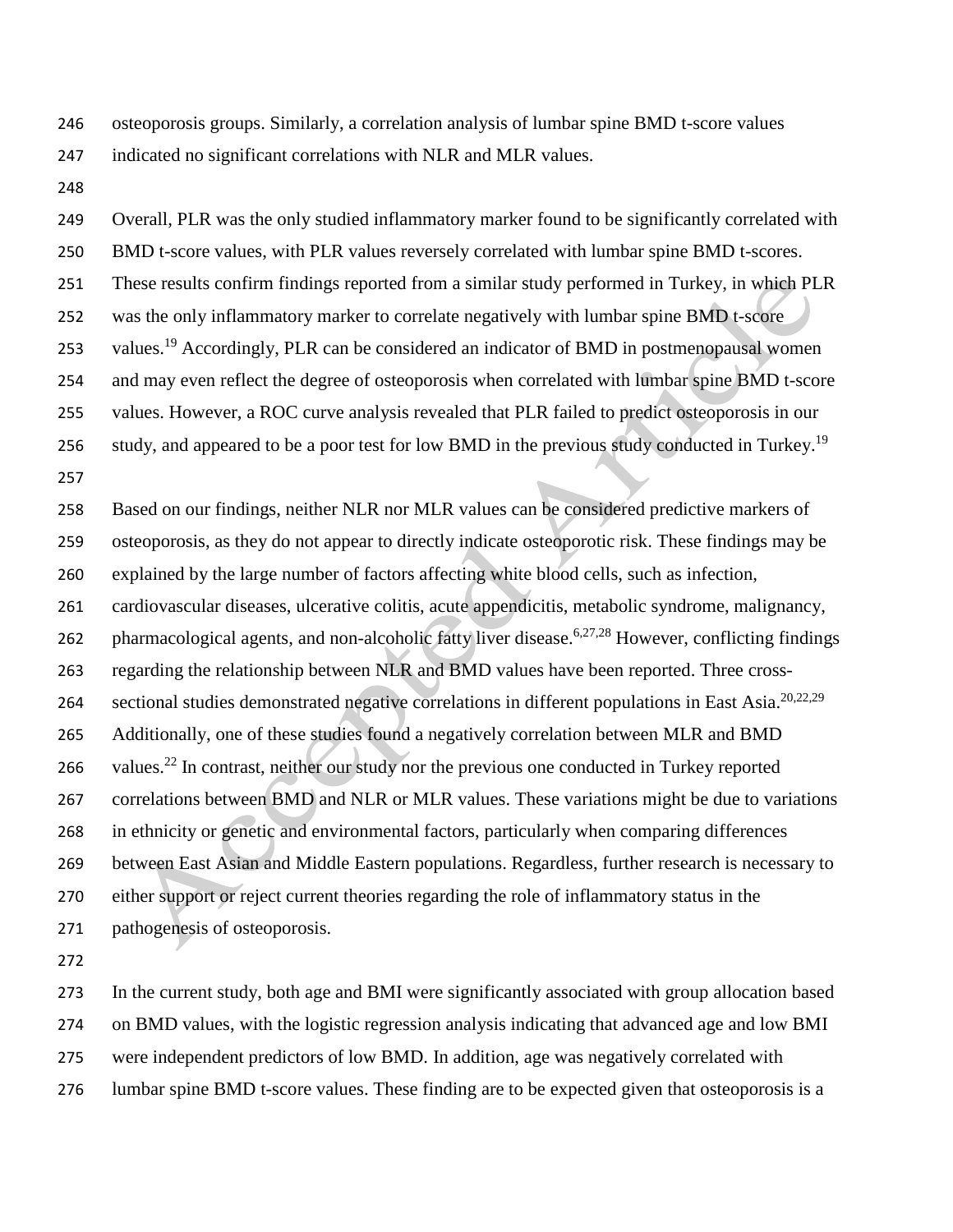277 progressive age-related disease, with old age considered the greatest risk factor for the disease.<sup>13</sup> In contrast, BMI was positively correlated with both lumbar spine BMD t-score values and BMD group allocation, with women in the control group having a significantly greater BMI in comparison to those in the low BMD groups. This finding can be explained by the loss of muscle and adipocyte replacement due to lack of physical activity in the osteoporosis group, especially for those with osteoporotic fractures, as well as the minimal loss of bone weight due to the 283 osteoporosis.<sup>30</sup> On the other hand, high BMI cannot be considered a protective factor for osteoporosis, as obesity is associated both with physical inactivity and low bone quality.<sup>31</sup> 

 Daytime variation of hematological parameters can also affect PLR, NLR, and MLR values, particularly with regards to neutrophil, monocyte, and lymphocyte percentages; conversely, red blood cells, platelets, and other related parameters have been found to exhibit less frequent 289 daytime variation.<sup>32</sup> Bektas *et al*. emphasized that chronic inflammatory status and the dysregulation of proinflammatory markers correlate with the natural aging process in all species, resulting in the elevation of inflammatory markers such as CRP, IL-6, IL-8, and TNF-alpha.<sup>33</sup> The findings of the current study confirm this concept, as all three of the inflammatory markers studied were found to be positively correlated with age. Such factors may have resulted in the non-significant capacity of these plasma inflammatory markers to indicate low BMD, considering the inability to separate two intertwined factors—namely, age and low estrogen levels.

#### *Limitations and [recommendations](https://docs.google.com/document/d/1Q_iqUJFfPB5SzAr32gCw6hbTmisap8CR/edit#heading=h.1ci93xb)*

 The current study was subject to certain limitations that should be acknowledged. First, as we employed a convenience sampling strategy, no minimum sample size was calculated; as such, it was not possible to determine the representativeness of the cohort to the population being studied. Second, we could not exclude all patients with medical conditions known to interfere with NLR, MLR and PLR values, due to insufficient patient medical information and the huge 304 number of conditions known to affect these factors.<sup>27</sup> Third, we could not exclude all secondary causes of osteoporosis. Fourth, as the study was conducted at a single center using a cross- sectional design, we could not determine longitudinal changes in NLR, MLR, and PLR values in the study population; as such, we could not assess the role of these serum inflammatory markers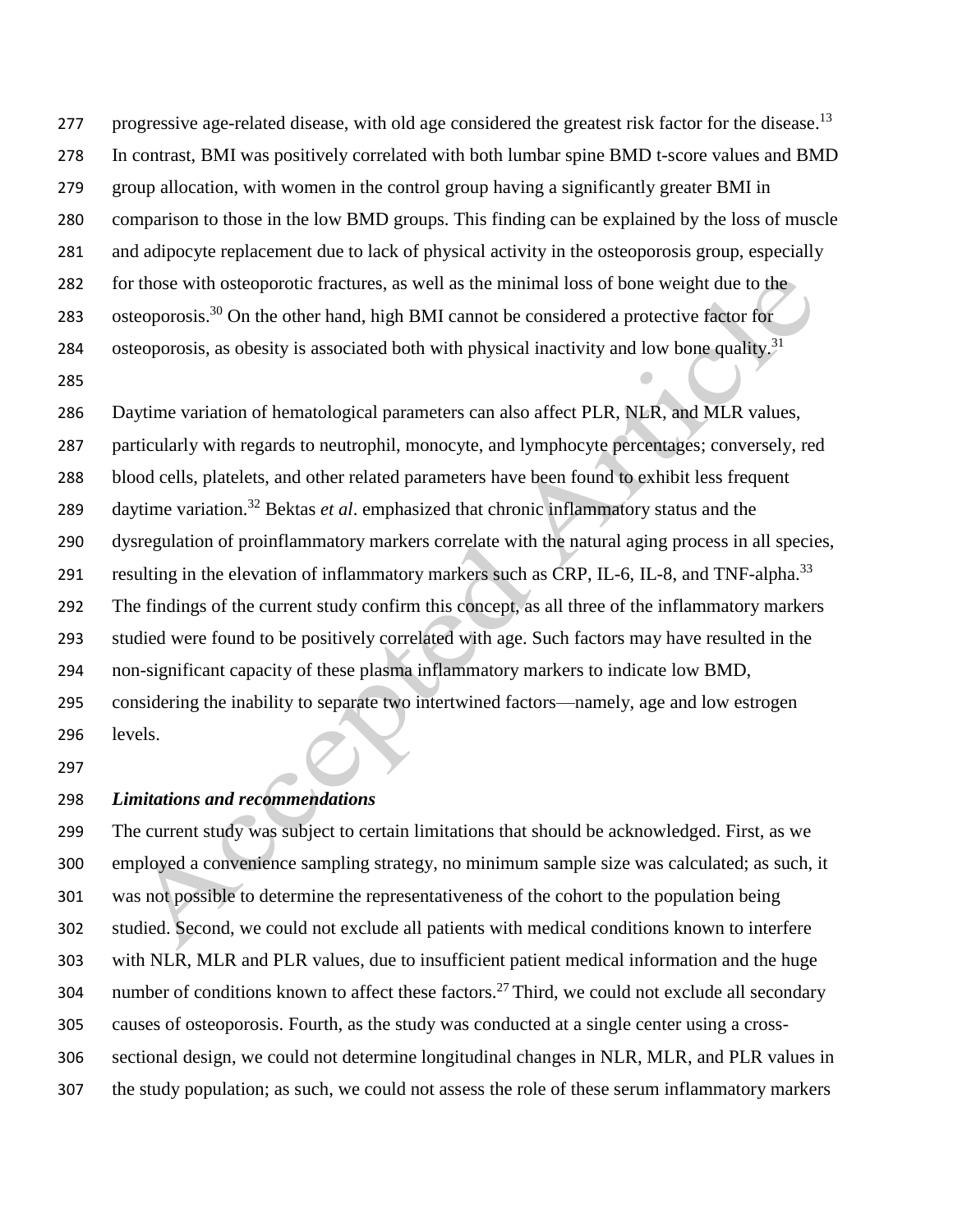- in the pathogenesis of osteoporosis. Further longitudinal studies are recommended to determine
- changes in these serum inflammatory markers among women in the early postmenopausal
- period. Moreover, additional research is recommended to assess more specific markers of PMOP
- 311 inflammation in this population, including such cytokines as interferon (IFN)  $\alpha$ -2, IFN- $\gamma$ , IL-
- 12p70, IL-33, and monocyte chemoattractant protein-1. $^{24}$
- 

### **Conclusion**

- In summary, PLR was found to be a poor indicator of bone loss in postmenopausal women; as
- such, evaluation of this marker would have minimal use from a prognostic or diagnostic
- perspective. Although neither NLR nor MLR values were found to be correlated with lumbar
- spine BMD t-score values and BMD group allocation, these findings cannot be used to either
- support or reject current theories related to the role of inflammation in the pathogenesis of
- PMOP. Further research is recommended and should focus on other specific serum inflammatory
- markers for osteoporosis.
- 

## **Conflict of Interest**

- The authors declare no conflicts of interest.
- 
- **Funding**
- No funding was received for this study.
- 

# **Authors' Contribution**

- AASa was involved in question formulation, methodology, data cleaning and writing submitting
- and revising the manuscript. AASh was involved in question formulation and designing the
- methodology. NMA-A contributed to data analysis and manuscript writing. AAAS contributed in
- data collection, data analysis and writing the manuscript. MAA-H was involved in data
- collection and writing the manuscript.

# **References**

 1. Bijelic R, Milicevic S, Balaban J. Risk factors for osteoporosis in postmenopausal women. Med Arch 2017; 71:25–8. https://doi.org/10.5455/medarh.2017.71.25-28.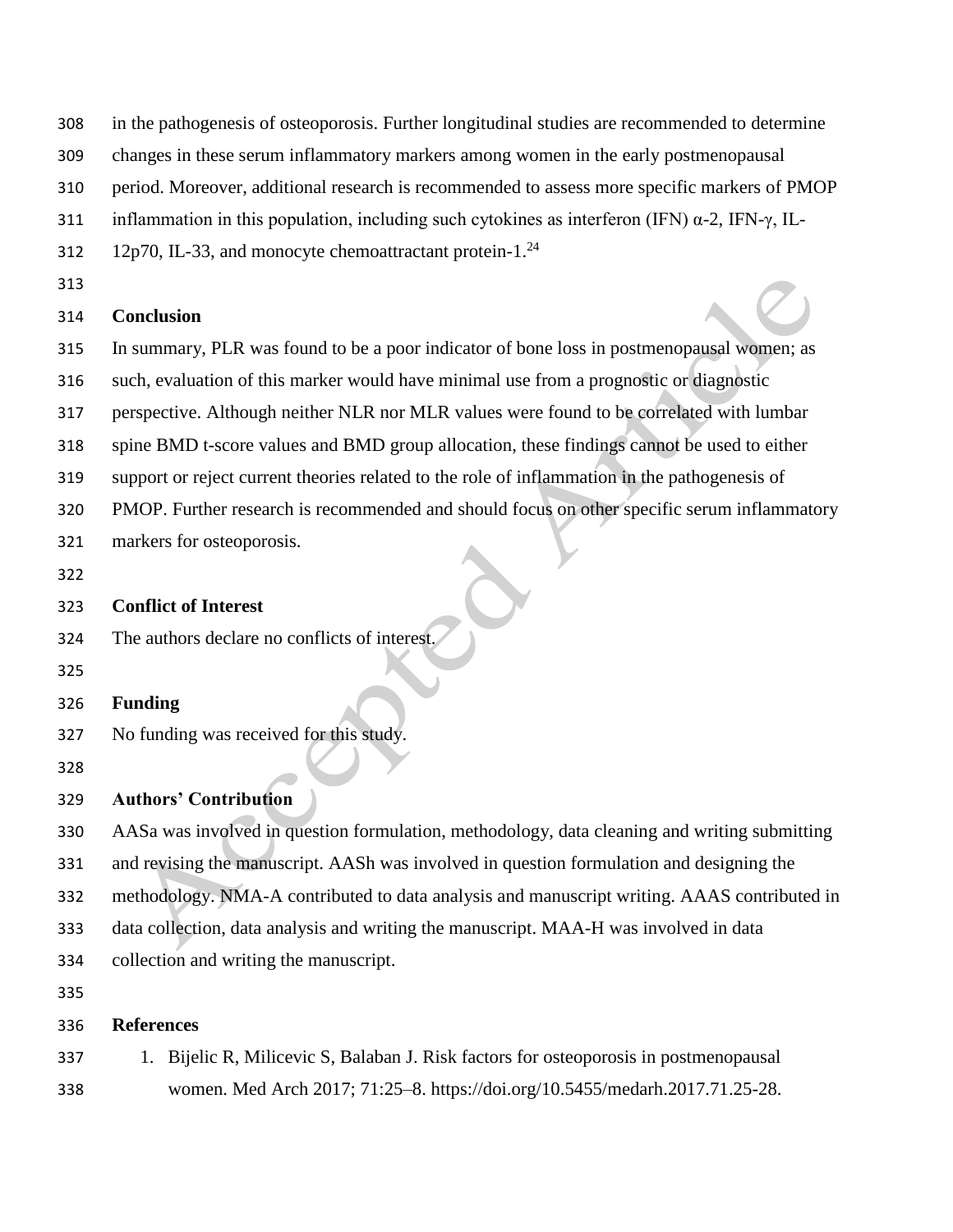| 339 | 2. | Dixit P, Waliullah S, Jafar T. Osteoporosis: A major health problem. Era J Med Res                      |
|-----|----|---------------------------------------------------------------------------------------------------------|
| 340 |    | 2020; 7:134-42. https://doi.org/10.24041/ejmr2020.22.                                                   |
| 341 |    | 3. Kanis JA. Assessment of osteoporosis at the primary health-care level: Report of a WHO               |
| 342 |    | Scientific Group. From: http://www.shef.ac.uk/FRAX/pdfs/WHO_Technical_Report.pdf                        |
| 343 |    | Accessed: Sept 2021.                                                                                    |
| 344 | 4. | Tian L, Yang R, Wei L, Liu J, Yang Y, Shao F, et al. Prevalence of osteoporosis and                     |
| 345 |    | related lifestyle and metabolic factors of postmenopausal women and elderly men.                        |
| 346 |    | Medicine (Baltimore) 2017; 96:e8294. https://doi.org/10.1097/MD.0000000000008294.                       |
| 347 | 5. | Hawkins F, Garla V, Allo G, Males D, Mola L, Corpas E. Senile and postmenopausal                        |
| 348 |    | osteoporosis: Pathophysiology, diagnosis, and treatment. In: E. Corpas (Ed).                            |
| 349 |    | Endocrinology of aging: Clinical aspects in diagrams and images. Amsterdam,                             |
| 350 |    | Netherlands: Elsevier, 2021. Pp. 147-89. https://doi.org/10.1016/B978-0-12-819667-                      |
| 351 |    | $0.00005 - 6.$                                                                                          |
| 352 |    | 6. Öztürk ZA, Yesil Y, Kuyumcu M E, Bilici M, Öztürk N, Yeşil NK, et al. Inverse                        |
| 353 |    | relationship between neutrophil lymphocyte ratio (NLR) and bone mineral density                         |
| 354 |    | (BMD) in elderly people. Arch Gerontol Geriatr 2013; 57:81-5.                                           |
| 355 |    | https://doi.org/10.1016/j.archger.2013.02.005.                                                          |
| 356 | 7. | Fujiwara Y, Piemontese M, Liu Y, Thostenson JD, Xiong J, O'Brien CA. RANKL                              |
| 357 |    | (receptor activator of NF <sub>K</sub> B ligand) produced by osteocytes is required for the increase in |
| 358 |    | B cells and bone loss caused by estrogen deficiency in mice. J Biol Chem 2016;                          |
| 359 |    | 291:24838-50. https://doi.org/10.1074/jbc.M116.742452.                                                  |
| 360 |    | 8. Kohli SS, Kohli VS. Role of RANKL-RANK/osteoprotegerin molecular complex in                          |
| 361 |    | bone remodeling and its immunopathologic implications. Indian J Endocrinol Metab                        |
| 362 |    | 2011; 15:175-81. https://doi.org/10.4103/2230-8210.83401.                                               |
| 363 |    | 9. Fuggle NR, Westbury LD, Syddall HE, Duggal NA, Shaw SC, Maslin K, et al.                             |
| 364 |    | Relationships between markers of inflammation and bone density: Findings from the                       |
| 365 |    | Hertfordshire Cohort Study. Osteoporos Int 2018; 29:1581-9.                                             |
| 366 |    | https://doi.org/10.1007/s00198-018-4503-z.                                                              |
| 367 |    | 10. Rosen CJ. The epidemiology and pathogenesis of osteoporosis. In: Feingold KR, Anawalt               |
| 368 |    | B, Boyce A, Chrousos G, de Herder WW, Dhatariya K, Dungan K, et al. (Eds). Endotext.                    |
| 369 |    | South Dartmouth, Massachusetts, USA: MDText.com, 2020.                                                  |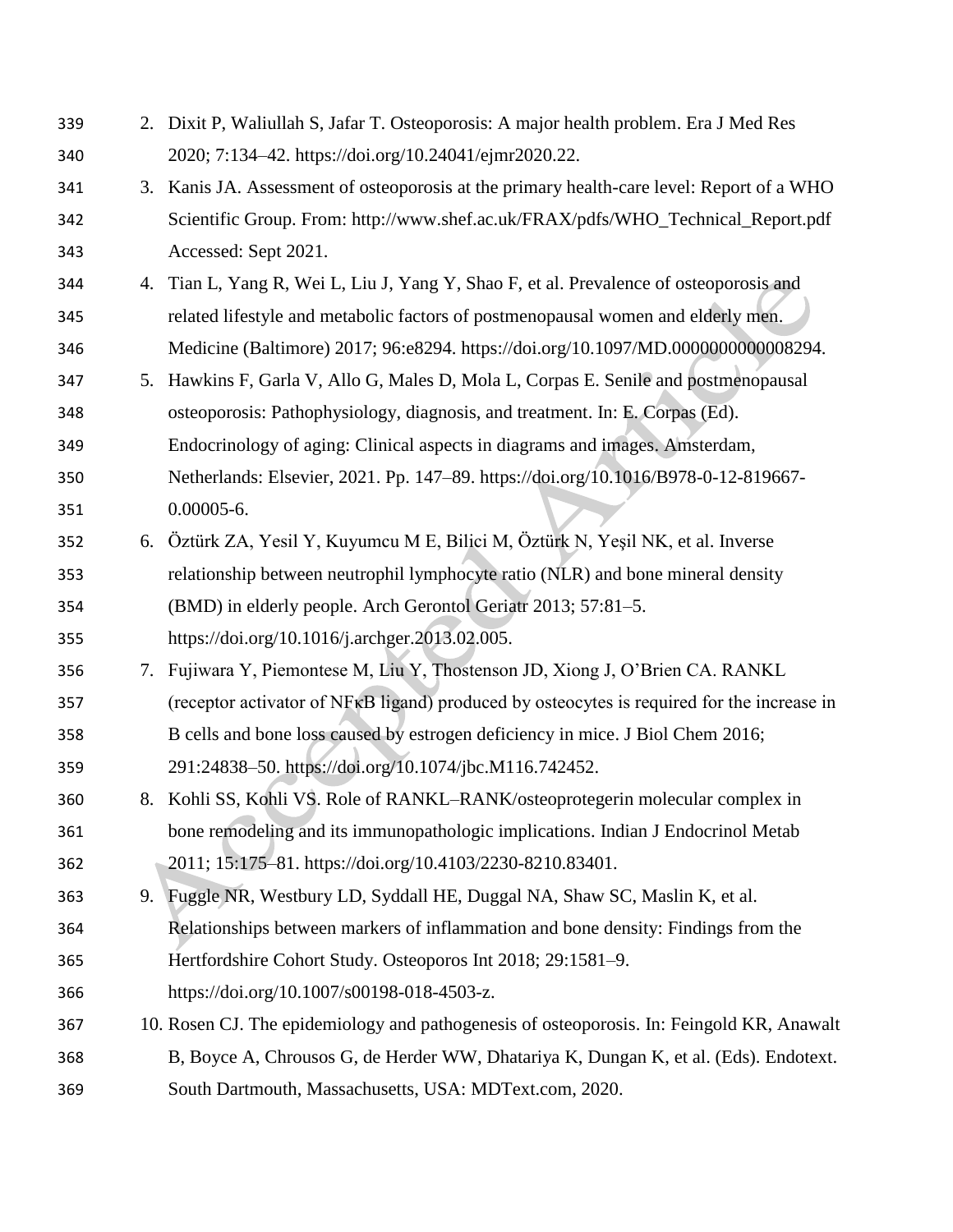11. Odén A, McCloskey EV, Johansson H, Kanis JA. Assessing the impact of osteoporosis on the burden of hip fractures. Calcif Tissue Int 2013; 92:42–9. https://doi.org/10.1007/s00223-012-9666-6. 12. Bjelica A, Vučaj-Ćirilović V, Tomašević-Todorović S, Filipović K. Postmenopausal osteoporosis, Med Pregl 2018; 71:201–5. https://doi.org/10.2298/MPNS1806201B. 13. Choi MH, Yang JH, Seo JS, Id YK, Id SK. Prevalence and diagnosis experience of osteoporosis in postmenopausal women over 50: Focusing on socioeconomic factors. PLoS One 2021; 16:e0248020. https://doi.org/10.1371/journal. pone.0248020. 14. Wright NC, Looker AC, Saag KG, Curtis JR, Delzell ES, Randall S, et al. The recent prevalence of osteoporosis and low bone mass in the United States based on bone mineral density at the femoral neck or lumbar spine. J Bone Miner Res 2014; 29:2520–6. https://doi.org/10.1002/jbmr.2269. 15. Al-Habsi A, Kilani H. Lifestyles of adult Omani women: Cross-sectional study on physical activity and sedentary behaviour. Sultan Qaboos Univ Med J 2015; 15:e257–65. 16. Al-Kindi MK. Vitamin D status in healthy Omani women of childbearing age. Sultan Qaboos Univ Med J 2011; 11:56–61. 17. Ye X, Jiang H, Wang Y, Ji Y, Jiang X. A correlative studies between osteoporosis and blood cell composition: Implications for auxiliary diagnosis of osteoporosis. Medicine (Baltimore) 2020; 99:e20864. https://doi.org/10.1097/MD.0000000000020864. 18. Yilmaz H, Uyfun M, Yilmaz TS, Namuslu M, Inan O, Taskin A, et al. Neutrophil- lymphocyte ratio may be superior to C-reactive protein for predicting the occurrence of postmenopausal osteoporosis. Endocr Regul 2014; 48:25–33. https://doi.org/10.4149/endo\_2014\_01\_25. 19. Eroglu S, Karatas G. Platelet/lymphocyte ratio is an independent predictor for osteoporosis. Saudi Med J 2019; 40:360–6. https://doi.org/10.15537/smj.2019.4.24009. 20. Lee SH, Ryu SY, Park J, Shin MH, Han MA, Choi SW. The relationship of neutrophil- lymphocyte ratio and platelet-lymphocyte ratio with bone mineral density in Korean postmenopausal women. Chonnam Med J 2019; 55:150–5. https://doi.org/10.4068/cmj.2019.55.3.150. 21. Fang H, Zhang H, Wang Z, Zhou Z, Li Y, Lu L. Systemic immune‐inflammation index acts as a novel diagnostic biomarker for postmenopausal osteoporosis and could predict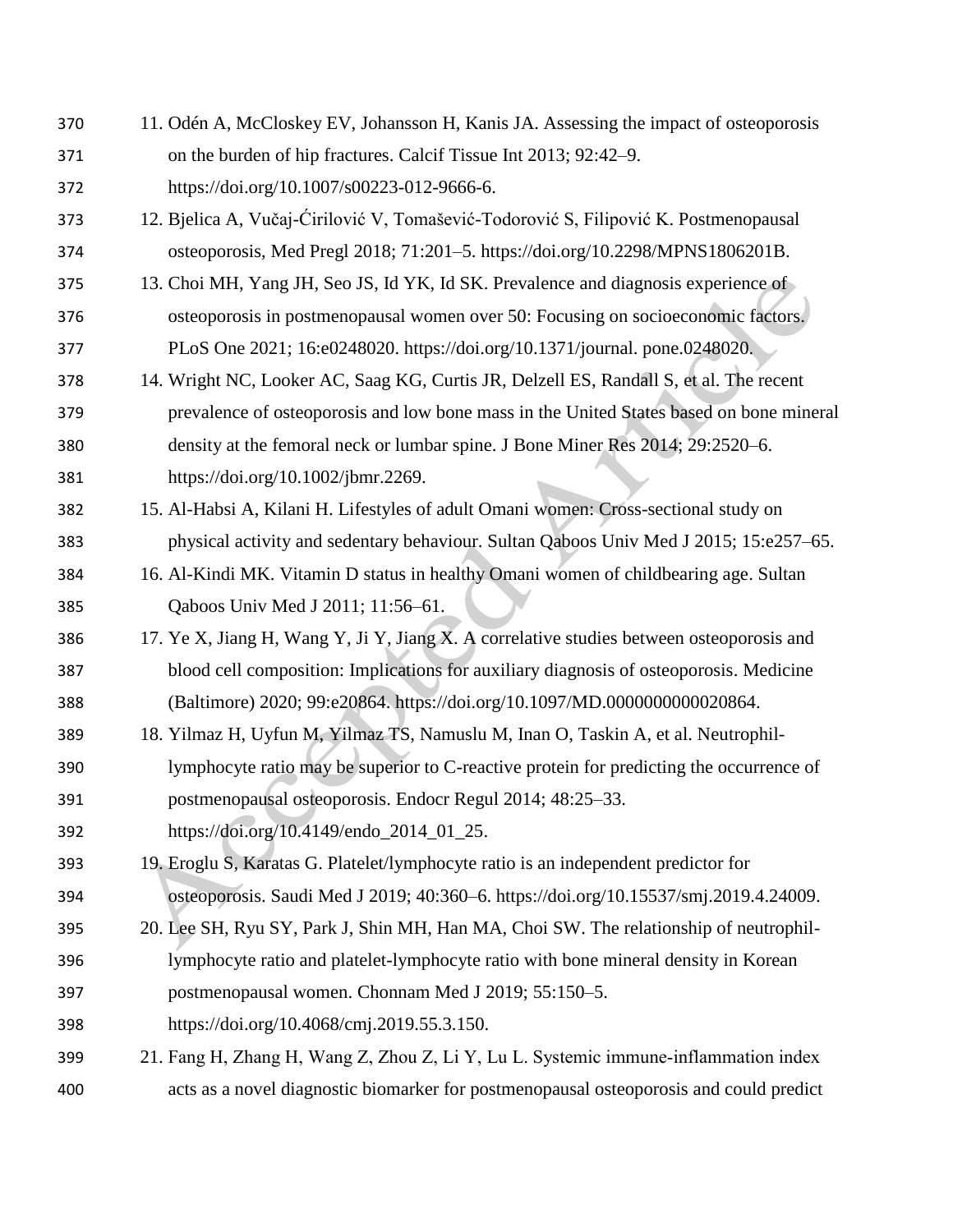- the risk of osteoporotic fracture. J Clin Lab Anal 2020; 34:e23016.
- https://doi.org/10.1002/jcla.23016.
- 22. Gao K, Zhu W, Liu W, Ma D, Li H, Yu W, et al. The predictive role of monocyte-to- lymphocyte ratio in osteoporosis patient, Medicine (Baltimore) 2019; 98:e16793. https://doi.org/10.1097/MD.0000000000016793.
- 23. Jeong Y, Jeon SR, Kim HG, Moon JR, Lee TH, Jang JY, et al. The role of platelet to lymphocyte ratio and neutrophil to lymphocyte ratio in ulcerative colitis. Intest Res 2021; 19:62–70. https://doi.org/10.5217/ir.2019.09156.
- 24. Ilesanmi-Oyelere BL, Schollum L, Kuhn-Sherlock B, McConnell M, Mros S, Coad J, et al. Inflammatory markers and bone health in postmenopausal women: A cross-sectional
- overview. Immun Ageing 2019; 16:15. https://doi.org/10.1186/s12979-019-0155-x.
- 25. Pietschmann P, Mechtcheriakova D, Meshcheryakova A, Föger-Samwald U, Ellinger I. Immunology of osteoporosis: A mini-review. Gerontology 2016; 62:128–37.
- https://doi.org/10.1159/000431091.
- 26. Barbour KE, Lui LY, Ensrud KE, Hillier TA, LeBlanc ES, Ing SW, et al. Inflammatory markers and risk of hip fracture in older white women: The study of osteoporotic
- fractures. J Bone and Miner Res 2014; 29:2057–64. https://doi.org/10.1002/jbmr.2245.
- 27. Bedel C, Korkut M, Armağan HH. NLR, d-NLR and PLR can be affected by many factors. Int Immunopharmacol 2021; 90:107154.
- https://doi.org/10.1016/j.intimp.2020.107154.
- 28. Yu XY, Li XS, Li Y, Liu T, Wang RT. Neutrophil-lymphocyte ratio is associated with arterial stiffness in postmenopausal women with osteoporosis. Arch Gerontol Geriatr 2015; 61:76–80. https://doi.org/10.1016/j.archger.2015.03.011.
- 424 29. Huang C, Li S. Association of blood neutrophil lymphocyte ratio in the patients with postmenopausal osteoporosis. Pak J Med Sci 2016; 32:762–5.
- https://doi.org/10.12669/pjms.323.10292.
- 30. Kim YS, Han JJ, Lee J, Choi HS, Kim JH, Lee T. The correlation between bone mineral density/trabecular bone score and body mass index, height, and weight. Osteoporos Sarcopenia 2017; 3:98–103. https://doi.org/10.1016/j.afos.2017.02.001.
- 31. Shapses SA, Sukumar D. Bone metabolism in obesity and weight loss. Ann Rev Nutr 2012; 32:287–309. https://doi.org/10.1146/annurev.nutr.012809.104655.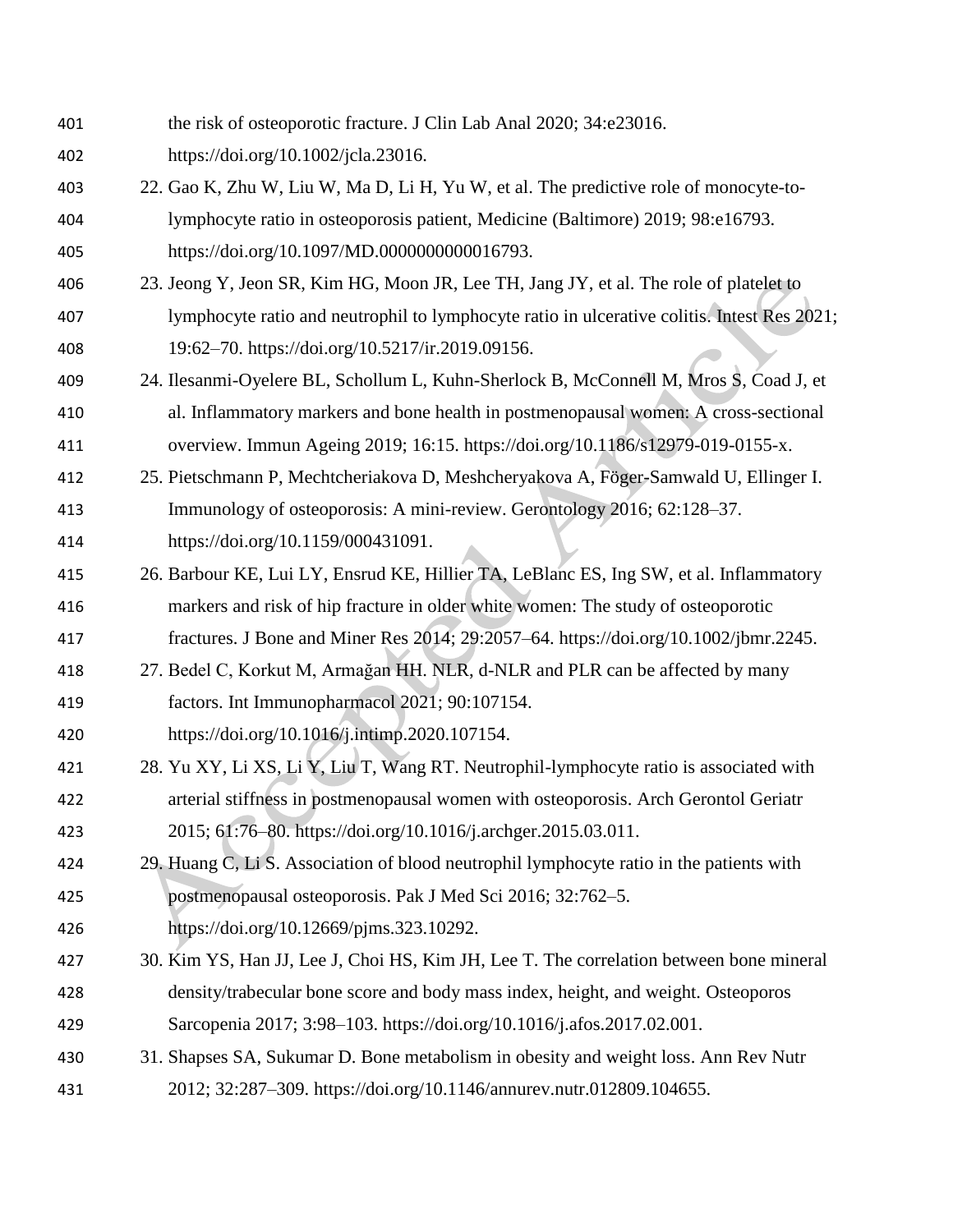432 32. Yang D, Zhou Y, Yang C. Daytime biological variation of hematological parameters in a

433 healthy Chinese population. Int J Lab Hematol 2017; 39:e37–40.

434 https://doi.org/10.1111/ijlh.12569.

- 435 33. Bektas A, Schurman SH, Sen R, Ferrucci L. Aging, inflammation and the environment.
- 436 Exp Gerontol 2018; 105:10–18. https://doi.org/10.1016/j.exger.2017.12.015.
- 437
- 438 **Table 1:** Comparison of age, Hb levels, BMI, and PLR, NLR, and MLR values between subjects
- 439 with normal and low BMD values.

| <b>Variable</b>                        | Mean (range)            | P value               |         |
|----------------------------------------|-------------------------|-----------------------|---------|
|                                        | <b>Normal BMD group</b> | Low BMD group         |         |
|                                        | $(n = 65)$              | $(n = 385)$           |         |
| Mean age $\pm$ SD (years)              | $59.80 \pm 8.66$        | $64.50 \pm 7.88$      | < 0.001 |
| Mean BMI $\pm$ SD (kg/m <sup>2</sup> ) | $32.66 \pm 4.94$        | $28.64 \pm 5.89$      | < 0.001 |
| Hb level $(g/dL)$                      | $12.59(11.0-14.7)$      | $12.41(10.3-15.3)$    | 0.218   |
| <b>PLR</b>                             | 122.93 (59.68–245.00)   | 127.68 (39.74–256.92) | 0.311   |
| <b>NLR</b>                             | $1.22(0.36-2.93)$       | $1.18(0.20 - 4.43)$   | 0.263   |
| <b>MLR</b>                             | $0.194(0.08 - 0.37)$    | $0.212(0.09-0.65)$    | 0.182   |

440 *Hb = hemoglobin; BMI = body mass index; PLR = platelet-to-lymphocyte ratio; NLR =* 

441 *neutrophil-to-lymphocyte ratio; MLR = monocyte-to-lymphocyte ratio; BMD = bone mineral* 

442 *density; SD = standard deviation.*

443

- 444 **Table 2:** Comparison of age, Hb levels, BMI, and PLR, NLR, and MLR values between the
- 445 control, osteopenia, and osteoporosis groups.

| Variable                               |                       | Mean (range)          |                       | P value |
|----------------------------------------|-----------------------|-----------------------|-----------------------|---------|
|                                        | <b>Control group</b>  | Osteopenia group      | Osteoporosis group    |         |
|                                        | $(n = 65)$            | $(n = 164)$           | $(n = 221)$           |         |
| Mean age $\pm$ SD (years)              | $59.80 \pm 8.66$      | $62.71 \pm 6.90$      | $65.76 \pm 8.29$      | < 0.001 |
| Mean BMI $\pm$ SD (kg/m <sup>2</sup> ) | $32.66 \pm 4.94$      | $30.38 \pm 5.73$      | $27.47 \pm 5.72$      | < 0.001 |
| Hb level $(g/dL)$                      | $12.59(11.0-14.7)$    | $12.47(10.3-15.3)$    | $12.37(10.3-15.0)$    | 0.313   |
| <b>PLR</b>                             | 122.93 (59.68–245.00) | 122.36 (46.30-240.00) | 131.47 (39.74–256.92) | 0.186   |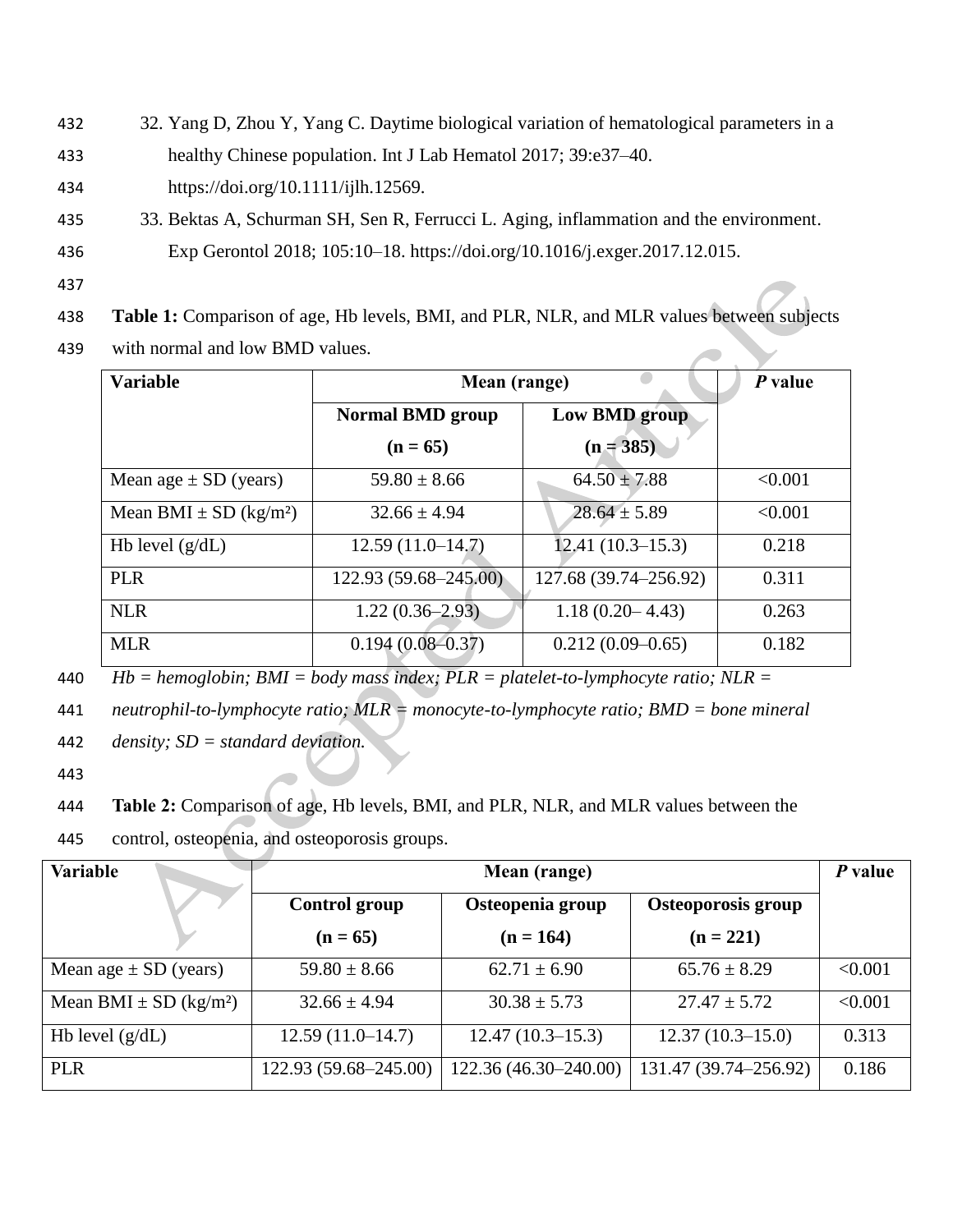| <b>NLR</b> | $1.22(0.36-2.93)$  | $1.17(0.38 - 4.21)$ | $1.19(0.20-4.43)$  | 0.534 |
|------------|--------------------|---------------------|--------------------|-------|
| MLR        | $0.194(0.08-0.37)$ | $0.204(0.09-0.47)$  | $0.218(0.10-0.65)$ | 0.268 |

446 *Hb = hemoglobin; BMI = body mass index; PLR = platelet-to-lymphocyte ratio; NLR =* 

447 *neutrophil-to-lymphocyte ratio; MLR = monocyte-to-lymphocyte ratio; BMD = bone mineral* 

448 *density; SD = standard deviation.*

449

- 450 **Table 3:** Correlations between lumbar spine BMD t-score values and age, BMI, Hb levels, and
- 451 PLR, NLR and MLR values.

| <b>Variable</b> |             | Age      | <b>BMI</b> | <b>Hb</b> level | <b>PLR</b> | <b>NLR</b> | <b>MLR</b> |
|-----------------|-------------|----------|------------|-----------------|------------|------------|------------|
| Lumbar          | Correlation | $-0.150$ | 0.345      | 0.032           | $-0.160$   | $-0.003$   | $-0.087$   |
| spine BMD       | coefficient |          |            |                 |            |            |            |
| t-score         | P value     | 0.007    | < 0.001    | 0.571           | 0.004      | 0.963      | 0.119      |
| values          |             |          |            |                 |            |            |            |

452 *BMD = bone mineral density; BMI = body mass index; Hb = hemoglobin; PLR = platelet-to-*

453 *lymphocyte ratio; NLR = neutrophil-to-lymphocyte ratio; MLR = monocyte-to-lymphocyte ratio.*

454





456 **Figure 1:** ROC curve analysis for PLR. The AUC was 0.59. The PLR cut-off value was 457 ~117.11.